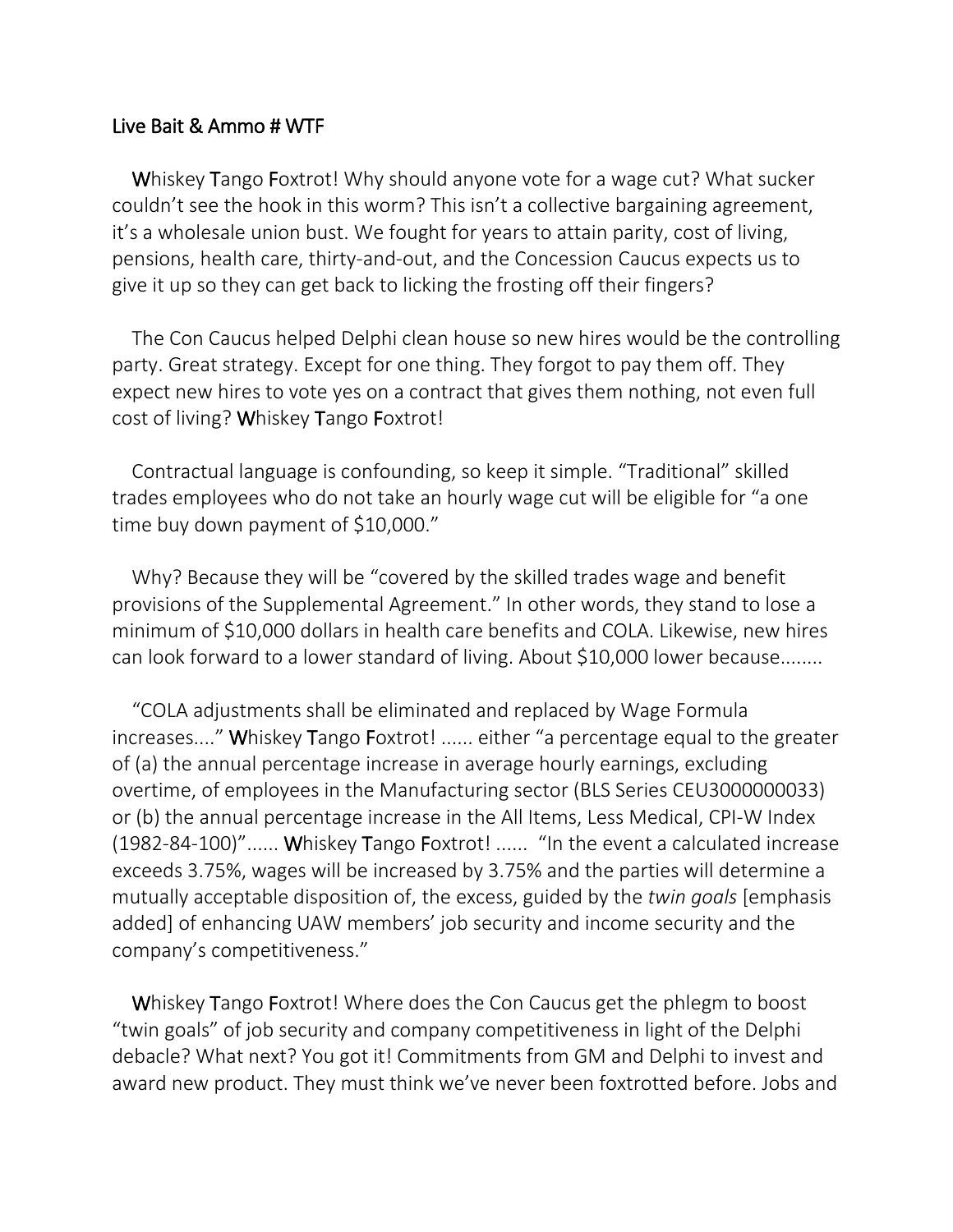investment commitments "are subject to change based on future program revisions, and are not financial or volume guarantees." Just the tone is enough to burn a virgin's ears.

Lest I forget to finger the hole in the donut, please note: item G on page 18 is "Intentionally Omitted." Can't get more transparent than nothing.

Back to murky basics. The old timers get a "soft landing" in a cow paddy so they don't feel the barb in the hook until later, but the new hires are left with low pay, no pension, substandard health care, and a future full of diminishing expectations.

Whiskey Tango Foxtrot! What's the pay off for new hires? You're lucky to have a job? Ten plants will be closed. Seven plants will be sold. Only four plants will remain Delphi.

Here's the worm. All temps will be made permanent so they will be eligible for severance of \$1,500 per month of service up to \$40,000. The majority of workers do not have a future with Delphi other than severance. There's the future of the UAW: bargaining severance for workers who haven't even started. Buy them off early and avoid late fees.

Is there anything in the contract that will sweep out the retirees who return as "contract" scabs and steal jobs from new hires? Currently retirees make more money sitting home than the new hires make working and when they return to Delphi they make \$20 per hour  $-$  25% more than new hires. Whiskey Tango Foxtrot! There is language covering the double dippers.

 "Employees who have accepted a Buy Out may be rehired as temporary employees to satisy any operating needs.......The UAW and Delphi agree that temporary employees may be used to satisfy need-to-run requirements in plants that are considered 'Wind Downs', 'Sell', and 'Footprint'. Temporary employees may be used in 'Keep' sites to bridge any difficulties arising from the implementation of the attrition portion of this Agreement."

I love the way they punctuate convoluted legal jargon with "Wind Downs," "Sell", "Footprint," and "Keep sites." It's so down homey I wanna blow my nose in a bandanna.